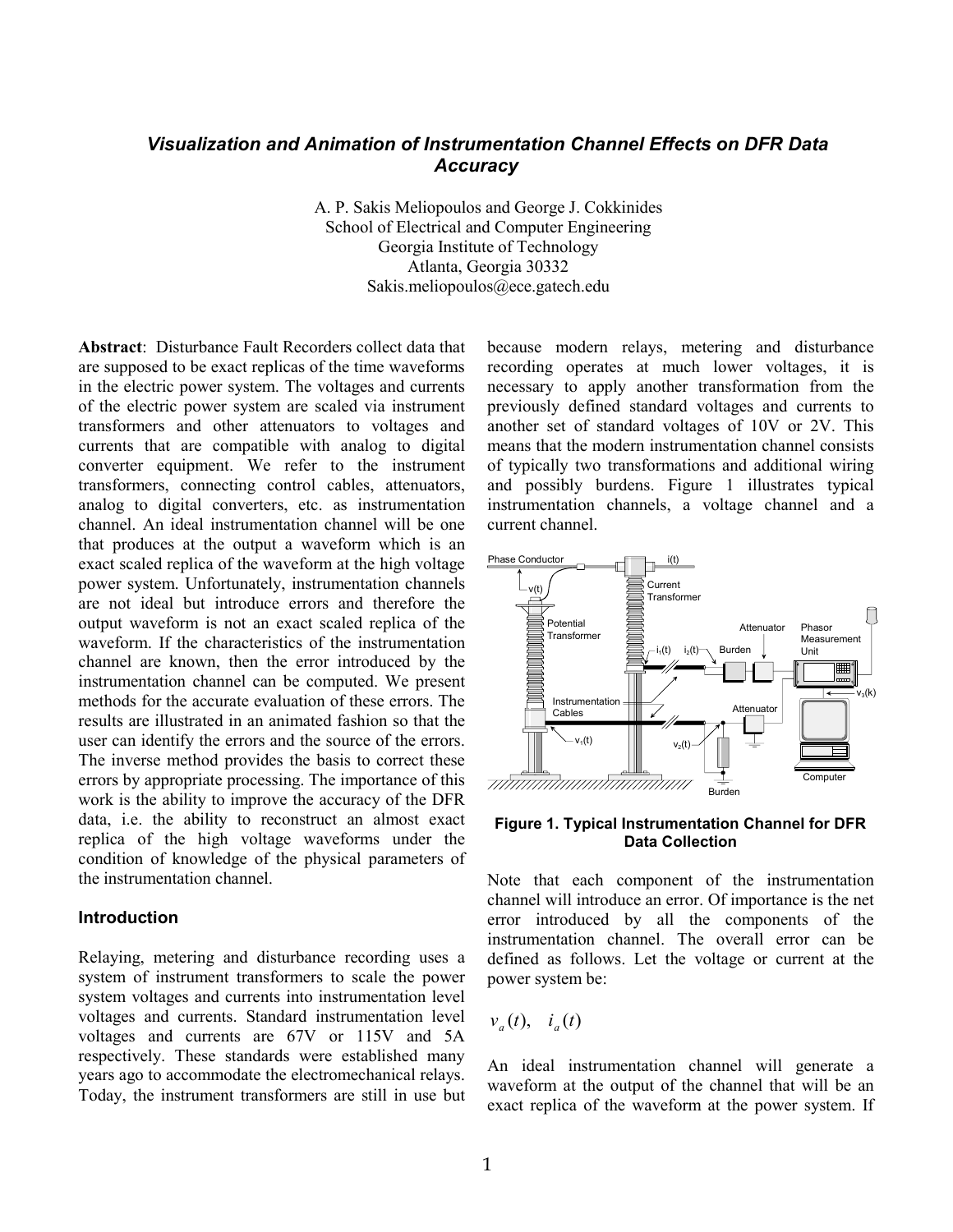the nominal transformation ratio is  $k_v$  and  $k_i$  for the voltage and current instrumentation channels respectively, then the output of the ideal channels will be:

$$
v_{ideal}(t) = k_v v_a(t), \quad i_{ideal}(t) = k_i i_a(t)
$$

The error is defined as follows:

$$
v_{\text{error}}(t) = v_{\text{out}}(t) - v_{\text{ideal}}(t), \quad i_{\text{error}}(t) = i_{\text{out}}(t) - i_{\text{ideal}}(t)
$$

where the subscript "out" refers to the actual output of the instrumentation channel. The error waveform can be analyzed to provide the rms value of the error, the phase error, etc.

The instrumentation error can be computed by appropriate models of the entire instrumentation channel. It is important to note that some components may be subject to saturation (CTs and PTs) while other components may include resonant circuits with difficult to model behavior (CCVTs), see reference [6]. In this paper we present a new method for the simulation of the instrumentation channel. The method predicts with precision the instrumentation channel error. The method is also suitable for visualization of the operation of the instrumentation channel. Continuous visualization of the instrumentation channel errors provides a useful animation of the evolution of the errors. The paper presents the simulation method and describes the visualization and animation procedures of the instrumentation channel.

### **Instrumentation Channel Model**

The analysis method presented here is a time domain simulation procedure that is based on quadratized models of all the components involved. Newton's method is used to obtain the network solution. A brief description of the method is presented followed by the application of the method on the instrumentation channels.

Any device of the instrumentation channel (instrument transformer, cable, A/D converter, etc.) is described with a set of algebraic-differential-integral equations. These equations are obtained directly from the physical construction of the device. It is always possible to cast these equations in the following general form:

$$
\begin{bmatrix} i \\ 0 \end{bmatrix} = \begin{bmatrix} f_1(v, y, v, y, u) \\ f_2(v, y, v, y, u) \end{bmatrix}
$$
 (1)

where i: vector of terminal currents,

v : vector of terminal voltages,

- y : vector of device internal state variables
- u : vector of independent controls.

Note that this form includes two sets of equations, which are named *external equations* and *internal equations* respectively. The terminal currents appear only in the external equations. Similarly, the device states consist of two sets: *external states* (i.e. terminal voltages, v(t) ) and *internal states* ( i.e. y(t) ). The set of equations (1) is consistent in the sense that the number of external states and the number of internal equations equals the number of external and internal equations respectively.

Note that equation (1) may contain linear and nonlinear terms. Equation (1) is quadratized, i.e. it is converted into a set of quadratic equations by introducing a series of intermediate variables and expressing the nonlinear components in terms of a series of quadratic terms. The resulting equations are integrated using a suitable numerical integration method. Assuming an integration time step h, the result of the integration is given with a second order equation of the form:

$$
\begin{bmatrix} i(t) \\ 0 \end{bmatrix} = \begin{bmatrix} a_{11} & a_{12} \\ a_{21} & a_{22} \end{bmatrix} \begin{bmatrix} v(t) \\ v(t) \end{bmatrix} + \begin{bmatrix} v(t) \\ v(t) \\ v(t) \end{bmatrix} \begin{bmatrix} v(t) \\ v(t) \\ v(t) \end{bmatrix} = \begin{bmatrix} b_1(t-h) \\ b_2(t-h) \end{bmatrix}
$$
 (2)

where:  $b_1(t-h)$ ,  $b_2(t-h)$  are past history functions.

The network solution is obtained by application of Kirchoff's current law at each node of the system. This procedure results in the set of equations (3). To these equations, the internal equations are appended resulting to the following set of equations:

$$
\sum_{k} A^{k} i^{k}(t) = I_{\text{inj}}
$$
 (3)

internal equations of all devices (4)

where:  $I_{\text{inj}}$  is a vector of nodal current injections,

 $A<sup>k</sup>$  is a component incidence matrix with:

 $\mathbf{I}$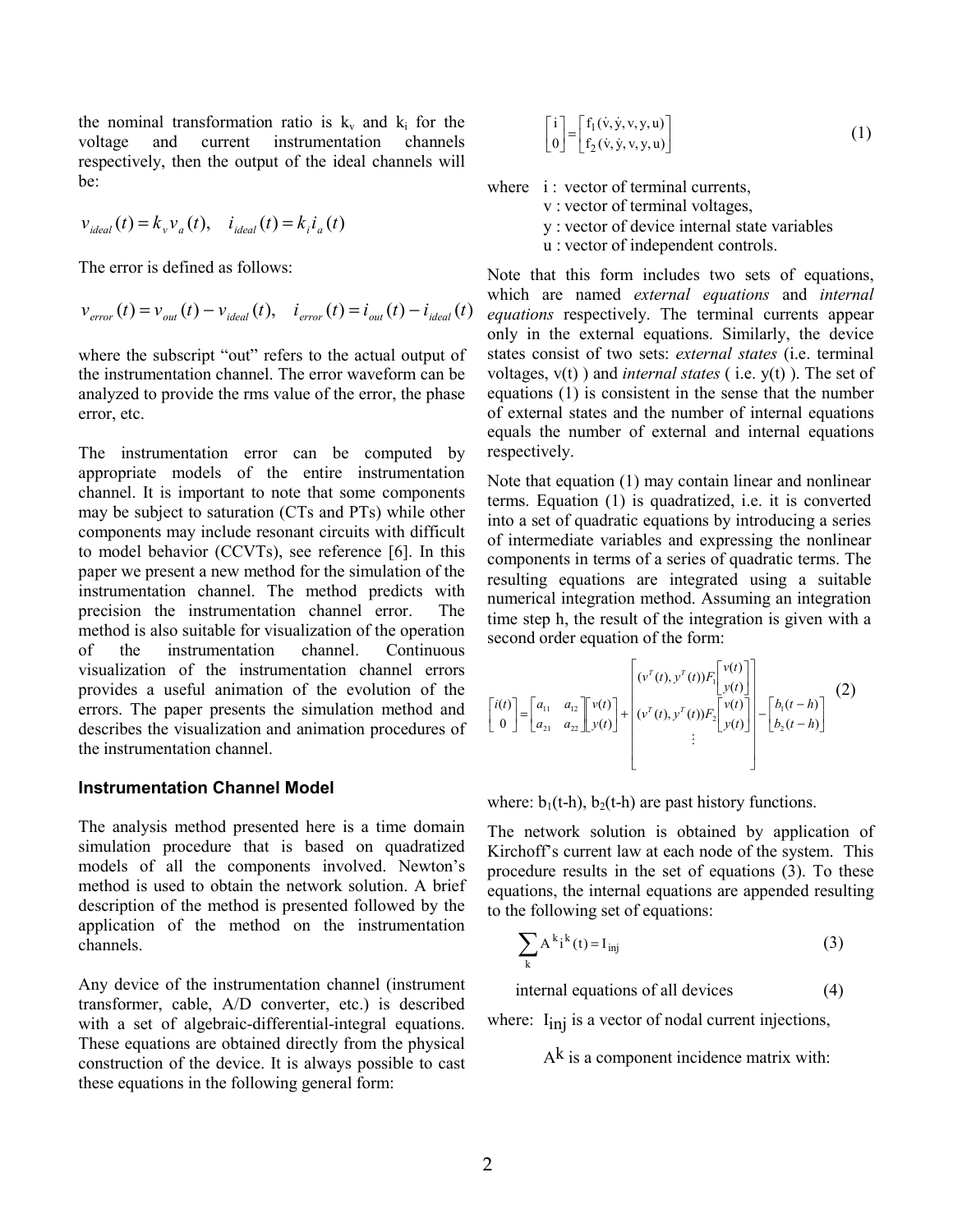$$
A_{ij}^{k} = \begin{cases} 1, if \ node \ j \ of \ component \ k \ is \ connected \ to \ node \ i \\ 0, \ otherwise \end{cases}
$$

Note that Equations (3) correspond one-to-one with the external system states while Equations (4) correspond one-to-one with the internal system states. The component k terminal voltage  $v^k(t)$  is related to the nodal voltage vector v(t) by:

$$
\mathbf{v}^{\mathbf{k}}(\mathbf{t}) = (\mathbf{A}^{\mathbf{k}})^{\mathrm{T}} \mathbf{v}(\mathbf{t})
$$
 (5)

Upon substitution of device equations (2), the set of equations (3) and (4) become a set of quadratic equations:

$$
Ax(t) + \begin{bmatrix} x^T(t)B_1(t)x(t) \\ x^T(t)B_2(t)x(t) \\ \vdots \end{bmatrix} - b(t-h) = 0 \qquad (6)
$$

where  $x(t)$  is the vector of all external and internal system states.

Equations (6) are solved using Newton's method. Specifically, the solution is given by the following expression.

$$
x^{\nu+1}(t) = x^{\nu}(t) - J^{-1}(Ax^{\nu}(t)) + \begin{bmatrix} x^{\nu}^{T}(t)B_{1}(t)x^{\nu}(t) \\ x^{\nu}^{T}(t)B_{2}(t)x^{\nu}(t) \\ \vdots \end{bmatrix} - b(t-h)) \quad (7)
$$

where: J is the jacobian matrix of equations (6) and  $x^{\nu}(t)$  is the values of the state variables at the previous iteration.

The advantage of above procedure is that all equations are quadratic, i.e. both component model and network model. Newton's method provides an efficient and robust solution method for quadratic equations. This is very important when the system under simulation has highly nonlinear components such as the saturable core of an instrument transformer. It is important to state that the quadratized model of the components represent the exact nonlinear model of the device. For details of the quadratization procedure see reference [1].

### **Visualization and Animation**

The instrumentation channel model provides the voltages and currents at any point of the instrumentation

1, if node *j* of component k is connected to node i of the voltages and currents at the various location of then instrumentation channel as well it is possible to  $\alpha$  otherwise channel at any time. It is possible to generate a snapshot of the voltages and currents at the various location of compute metrics of the error between the actual voltages and currents and the ideal values. These metrics can be displayed on the same frame. As the simulation progresses, the visualization display is refreshed providing the sense of animation. This procedure will be demonstrated during the presentation of the paper.

### **Applications**

In the next section, we present two applications: (a) one involving a current instrumentation channel and (b) another that involves a voltage instrumentation channel. For each one of these instrumentation channels, we present visualization results of the overall channel error for specific operating conditions. Several applications of the proposed instrumentation channel are presented here. The first example illustrates the visualization of CT saturation and its effects on recorded data accuracy. It is demonstrated that CT saturation is affected by control cable length as well as total burden on the CT. The second example illustrates the effect of instrumentation channel error on the operation of relays.

### **Example 1: Current Instrumentation Channel**

A current instrumentation channel is illustrated in Figure 2. The channel consists of a CT (1200:5A), an 800 feet control cable, a burden of 0.1 ohm at the end of the control cable, and an A/D converter. For this particular instrumentation channel, the control cables are shielded cables. The shields are grounded at both ends of the cable. The cable itself is grounded only at the CT side of the circuit only. The parameters of the CT, the control cable and the A/D converter are illustrated in Figures 3, 4 and 5. Note that there is flexibility in selecting the parameters of the various components of the instrumentation channel. In addition to the model of the instrumentation channel, an "animator" model can be defined for the instrumentation channel. The parameters of this model are illustrated in Figure 6. This model is activated during simulation. Note that the animator data include the CT, the control cable, the burden, and the A/D converter. From this data, the animator "knows" the ideal transformation ratio at any point of the instrumentation channel. For example in the example of Figure 6, the ideal transformation ratio, between the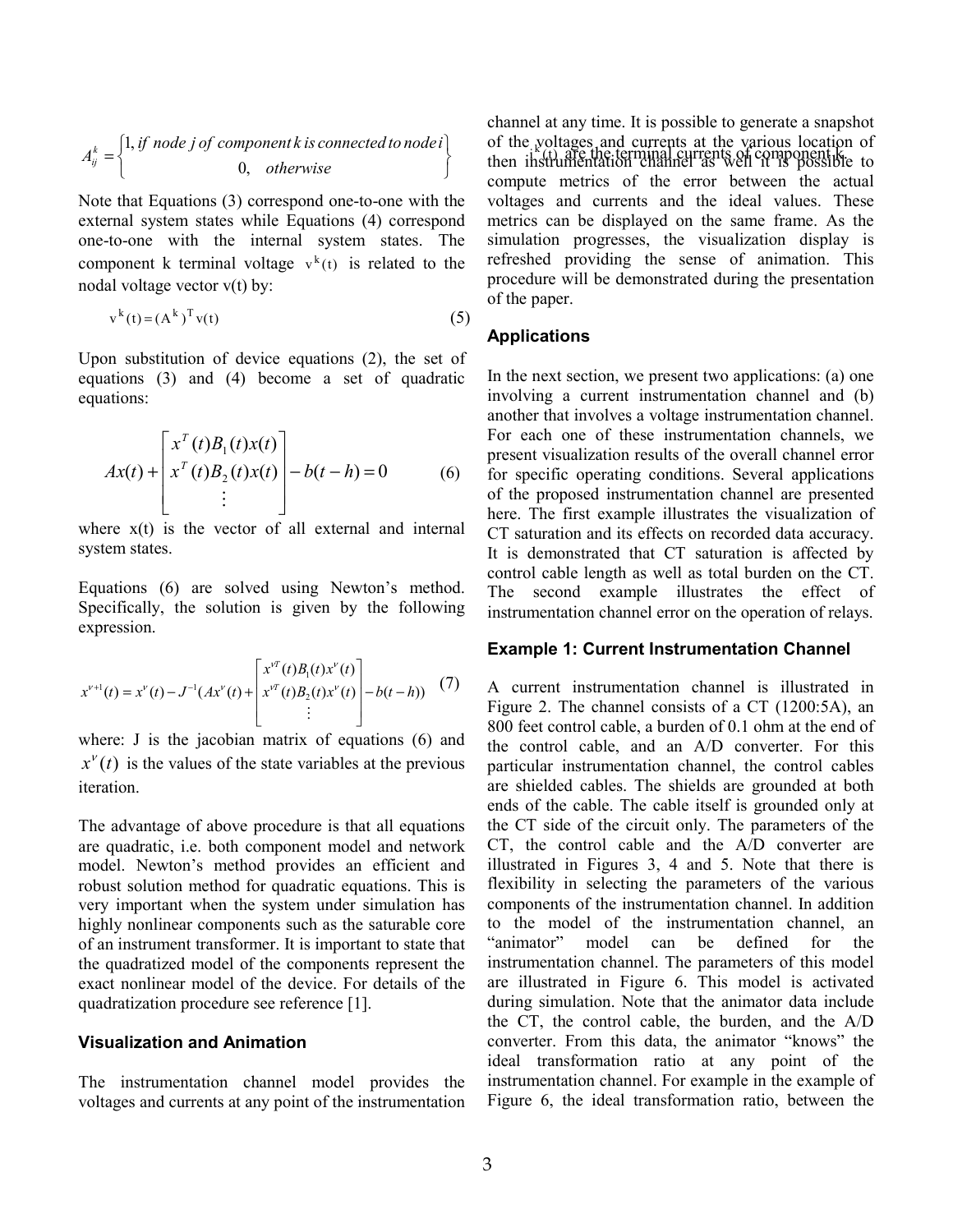current of phase A of the 115 kV side to the terminal of the 0.1 ohm burden is 1200A to 0.5 Volts. Similarly, the ideal transformation can be defined for the output of the A/D converter.

During simulation, the waveform of the input to the instrumentation channel is displaced, superimposed on the waveforms at various point of the instrumentation channel, multiplied with the ideal transformation ratio at that point. In addition, the difference between any two waveform is also graphed and displayed. If the instrumentation channel was ideal, the various waveforms will be identical and the error waveform will be identically zero. The deviations are due to the nonideal characteristics of the instrumentation channel. Since the animation can be performed under any user defined scenarios, i.e. energization of a transformer, a fault, etc., this tool becomes a very useful investigative tool for determining the behavior of the instrumentation channel and the effects of the instrumentation channel errors on various relaying and disturbance recording applications.



**Figure 2. Computer Model of an Instrumentation Channel, CT Based** 



**Figure 3. Parameters of the CT - Instrumentation Channel of Figure 2.** 



**Figure 4. Parameters of the Control Cable - Instrumentation Channel of Figure 2.** 



**Figure 5. Parameters of the A/D Converter - Instrumentation Channel of Figure 2.** 



**Figure 6. Parameters of the "Animator" Model - Instrumentation Channel of Figure 2.** 

### **Example 2: Voltage Instrumentation Channel**

A voltage instrumentation channel is illustrated in Figure 7. The channel consists of a PT (66.4 kV:115 V),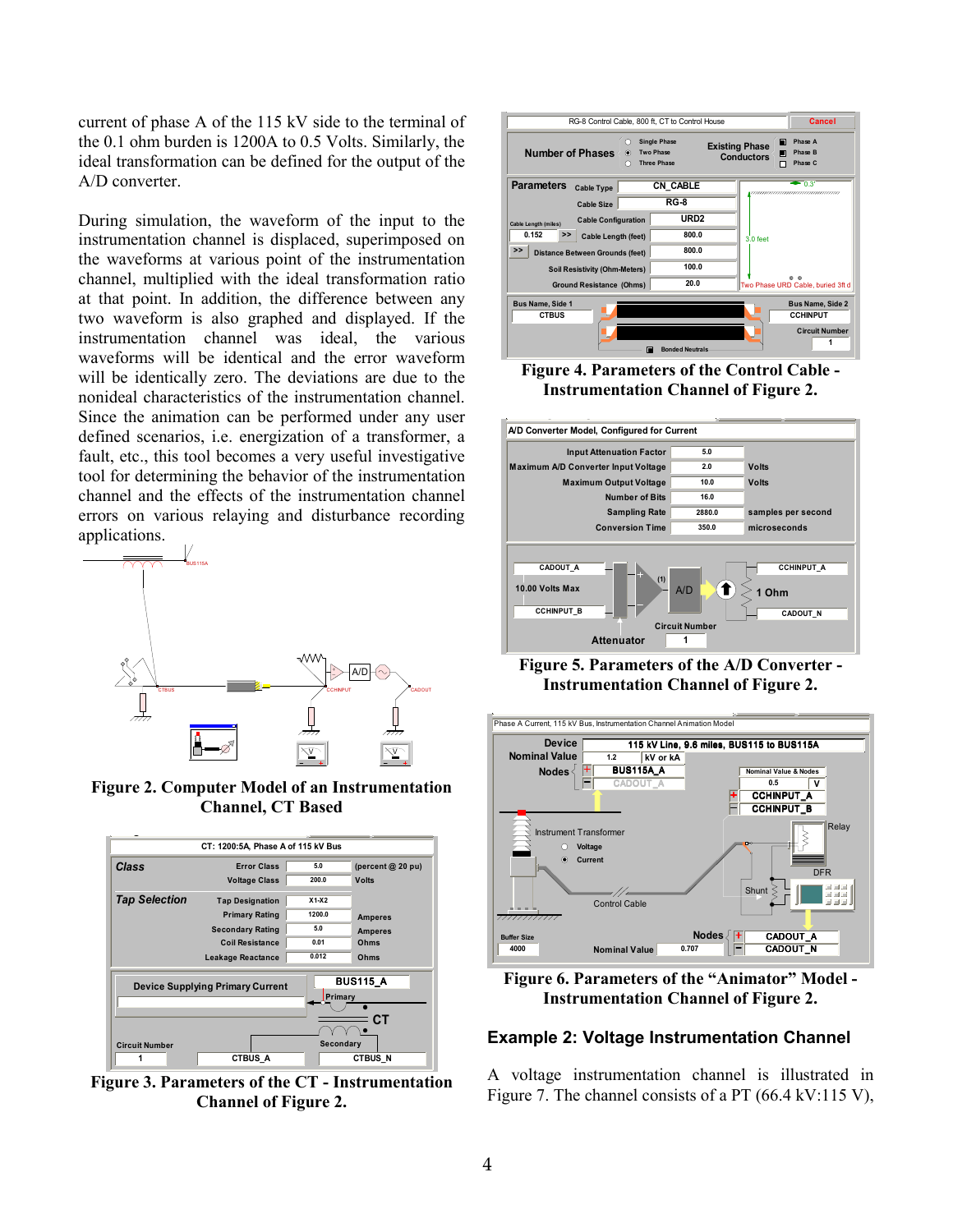an 800 feet control cable, a burden of 120.0 ohms at the end of the control cable, and an A/D converter. The control cable is a shielded cable grounded at both ends.



**Figure 7. Computer Model of a Voltage Instrumentation Channel, PT Based** 



**Figure 8. Parameters of the PT - Instrumentation Channel of Figure 7.** 



**Figure 9. Parameters of the A/D Converter - Instrumentation Channel of Figure 7.** 



**Figure 10. Parameters of the "Animator" Model - Instrumentation Channel of Figure 7.** 

The parameters of the PT and the A/D converter are illustrated in Figures 8 and 9, respectively. Note that there is flexibility in selecting the parameters of the various components of the instrumentation channel. In addition to the model of the instrumentation channel, an "animator" model can be defined for the instrumentation channel. The parameters of this model are illustrated in Figure 10. This model is activated during simulation. Note that the animator data include the PT, the control cable, the burden, and the A/D converter. From this data, the animator "knows" the ideal transformation ratio at any point of the instrumentation channel. For example in the case of Figure 10, the ideal transformation ratio, between the voltages of phase A of the 115 kV side and the terminal of the 120-ohm burden is 66400:115. Similarly, the ideal transformation can be defined for the output of the A/D converter.

## **Visualization and Animation of a Voltage Instrumentation Channel**

The visualization and animation of any instrumentation channel is better explained with live demonstrations. During the presentation of the paper, live demonstrations of current and voltage instrumentation channels will be given. In this section we provide snapshots of the visualization and animation of a voltage instrumentation channel. The snapshot illustrates the response of the instrumentation channel during an event that combines two faults on the system: one fault results in a voltage sag at the input of the instrumentation channel. The fault is cleared in two cycles. This fault is followed by another fault that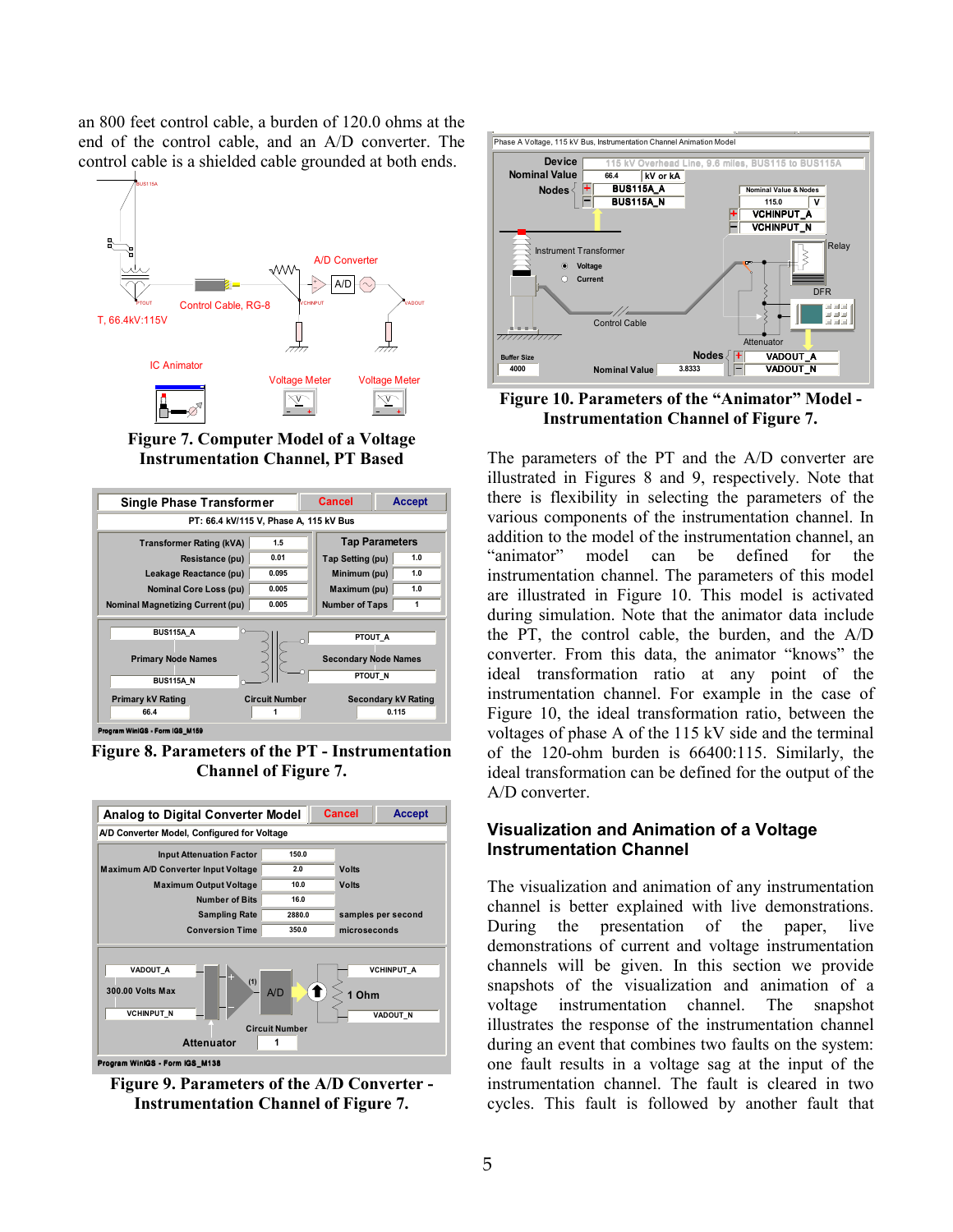causes a voltage swell at the input of the instrumentation channel. The fault again is cleared in two cycles. The simulated system is shown in Figure 11. It consists of a generator, a step-up transformer, a 115 kV line, another transformer and a load. Two snapshots are provided. The first snapshot shows the performance of the channel for one cycle before the first fault and one cycle after the first fault. This is illustrated in Figure 12. The top part of the figure illustrates the voltage at the input of the instrumentation channel, the voltage at the input of the A/D converter multiplied by the ideal transformation ratio and the voltage at the output of the A/D converter again multiplied by the ideal transformation ratio. The bottom part illustrates the error between at the input of the A/D converter as well as the error at the output of the A/D converter. Note the very high error during the fault transient. The second snapshot shows the performance of the channel for one cycle before the second fault and one cycle after the second fault. This is illustrated in Figure 13. Note that during this fault the voltage at the input of the instrumentation channel is experiencing a voltage swell. The error at the start of the fault transient is high but not as high as in the previous fault.

It is important to note that this tool permits the investigation of the impact of the various instrumentation channel parameters to the error of the measurement. For example, one can vary the control cable length, or use transient suppressers at the input of the A/D converter, etc. and observe the behavior of the error. Or, allow the instrument transformer to be saturated and observe the error. Another important issue is the transferred voltages to the instrumentation channel via the grounds. For this purpose, the substation ground should be added to the overall model. Again, some of these exercises will be demonstrated at the presentation of the paper.







**Figure 12. Snapshot of the Channel Performance One Cycle Before and One Cycle after the First Fault.** 



**Figure 13. Snapshot of the Channel Performance One Cycle Before and One Cycle after the Second Fault.** 

#### **Conclusions**

This paper presented a method for the evaluation of the errors introduced by the various components of an instrumentation channel into the data collected by protective relays and disturbance recorders. There are operating conditions and power system disturbances that may result in excessive errors. In this case it will be necessary to correct these errors if the analysis of the data is to be meaningful. The inverse of the proposed method provides the basis for error correction. The usefulness of the proposed visualization and animation method is to realistically identify the various sources of